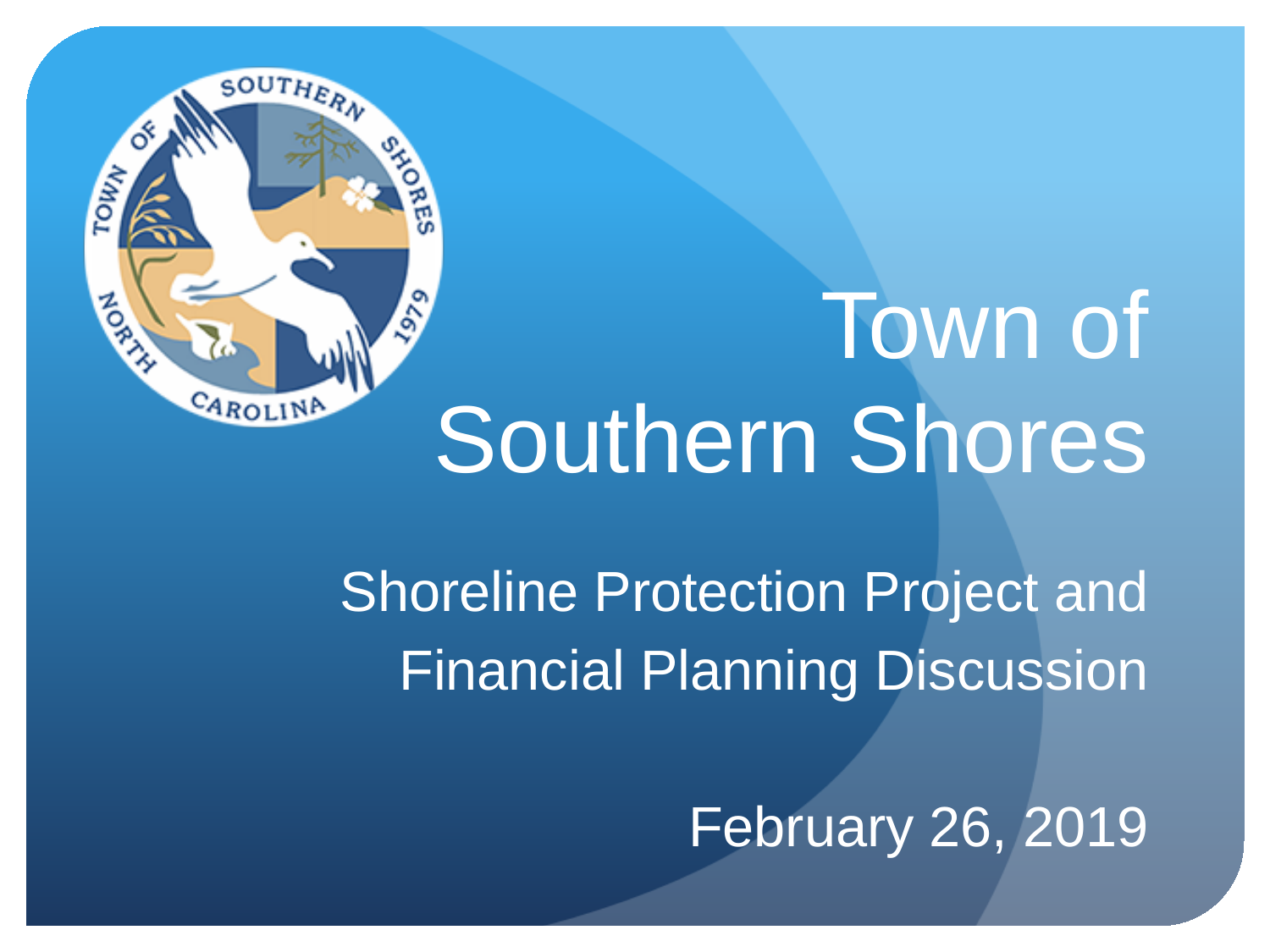## **Contents**

- General Introduction
- Shoreline Protection Financial Planning
- Financing Modes Available
- Services We Provide
- **Conclusion/Questions**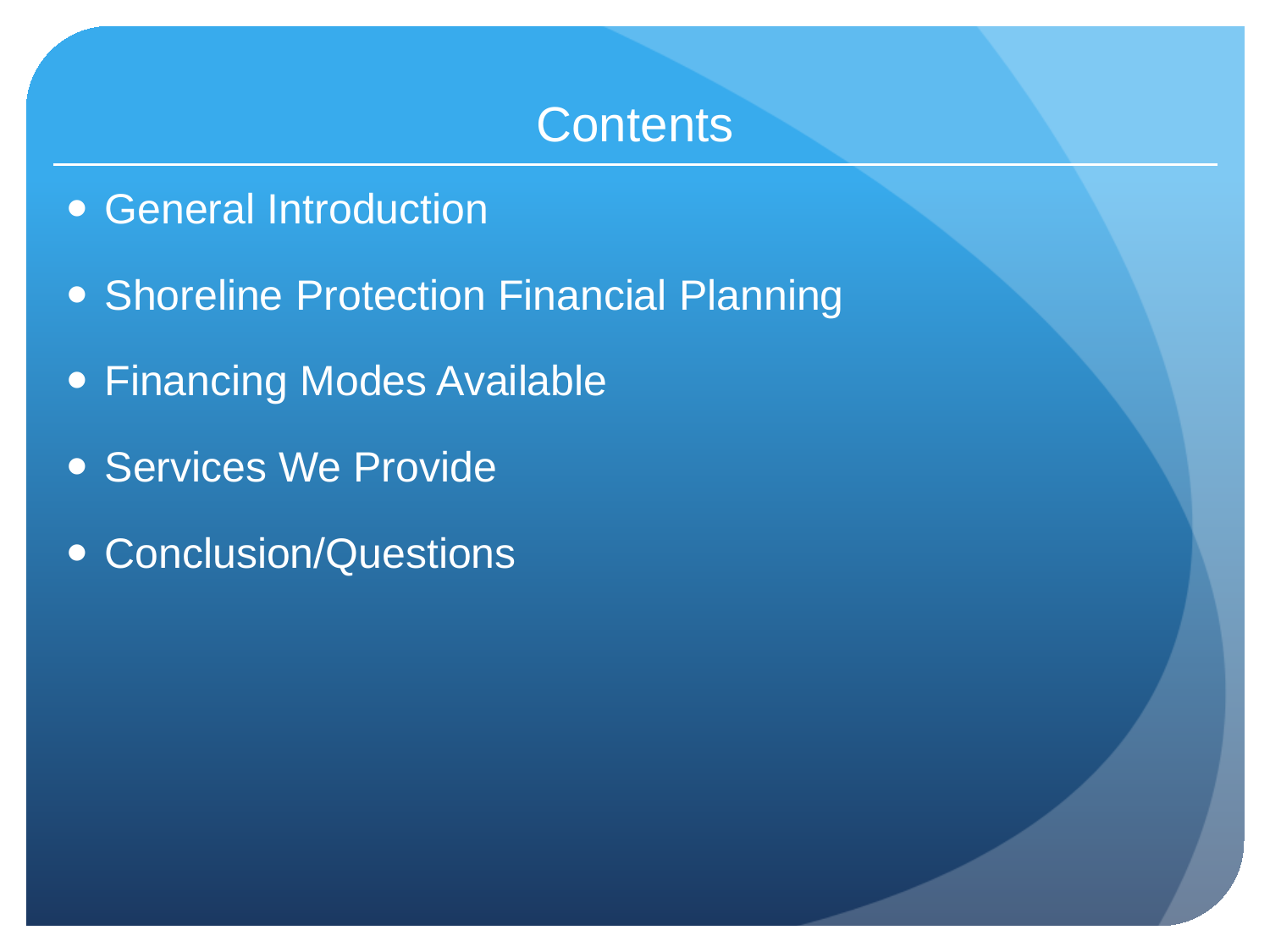## General Introduction

- Southern Shores recognizes the need for financial planning with particular emphasis on the beach as the primary economic driver
- Town has identified need for nourishment of shoreline and beginning to review alternatives for funding
- Current focus on most cost effective means to meet the need, including methods to raise estimated nourishment costs
- N.C. Statutes provide limited means to finance shoreline protection and likely necessitating partnership with the Town and Dare County
- We are here to discuss the role of financial planning in moving forward with shoreline protection and the long term role it plays in town finances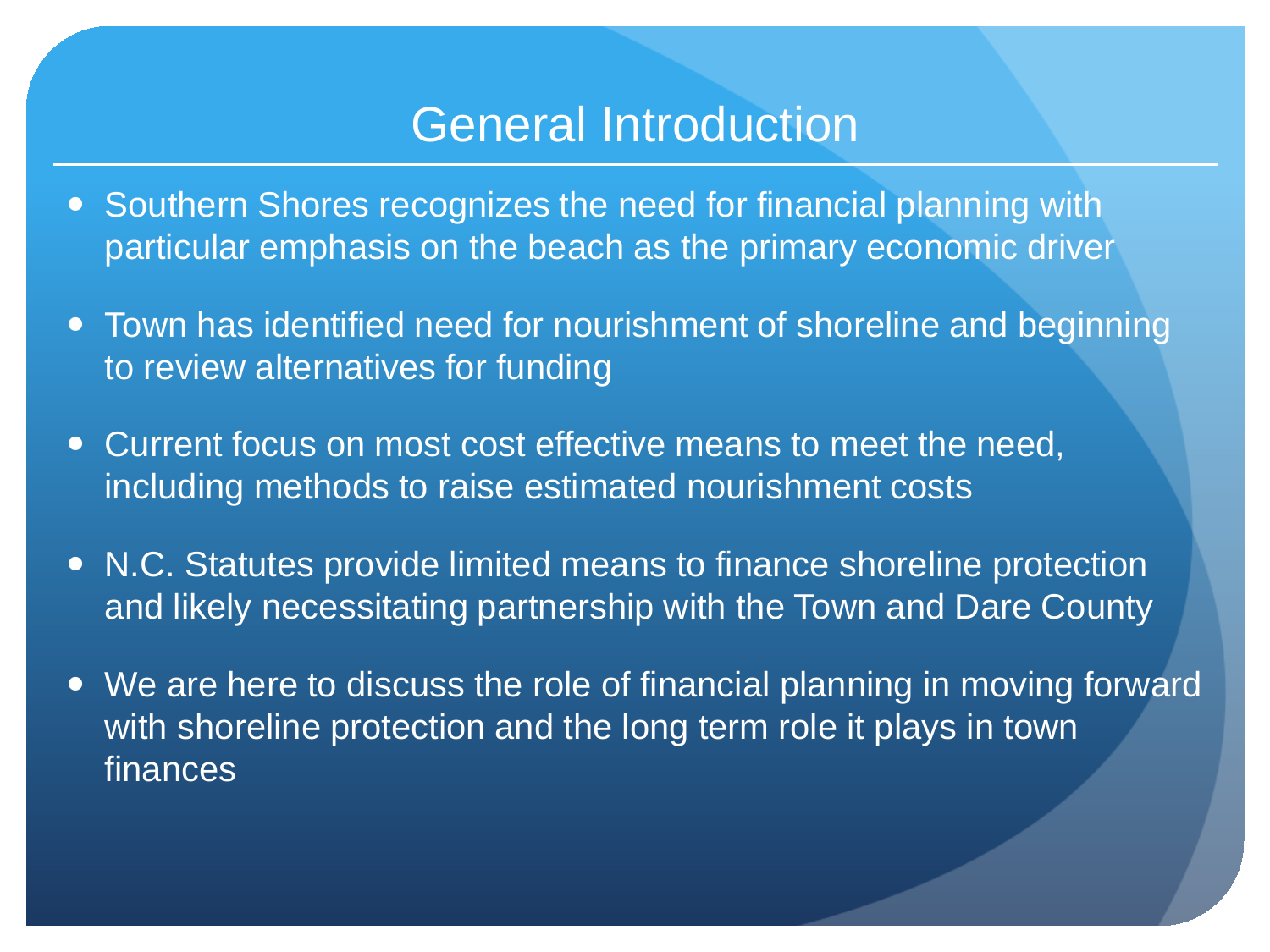## General Introduction

#### What is a financial advisor?

- Independent firm that provides advice related to financial management and raising capital
- Registered with the SEC & MSRB

#### Who is DEC Associates and firm professionals?

- N.C. based advisor, ranked number one by volume for the over 14 years of firm existence for N.C. local government clients
- Provides advice with respect to debt, pay-go and other sources for capital
- Provides financial advice related to financial planning and execution of the plans
- Financial policy development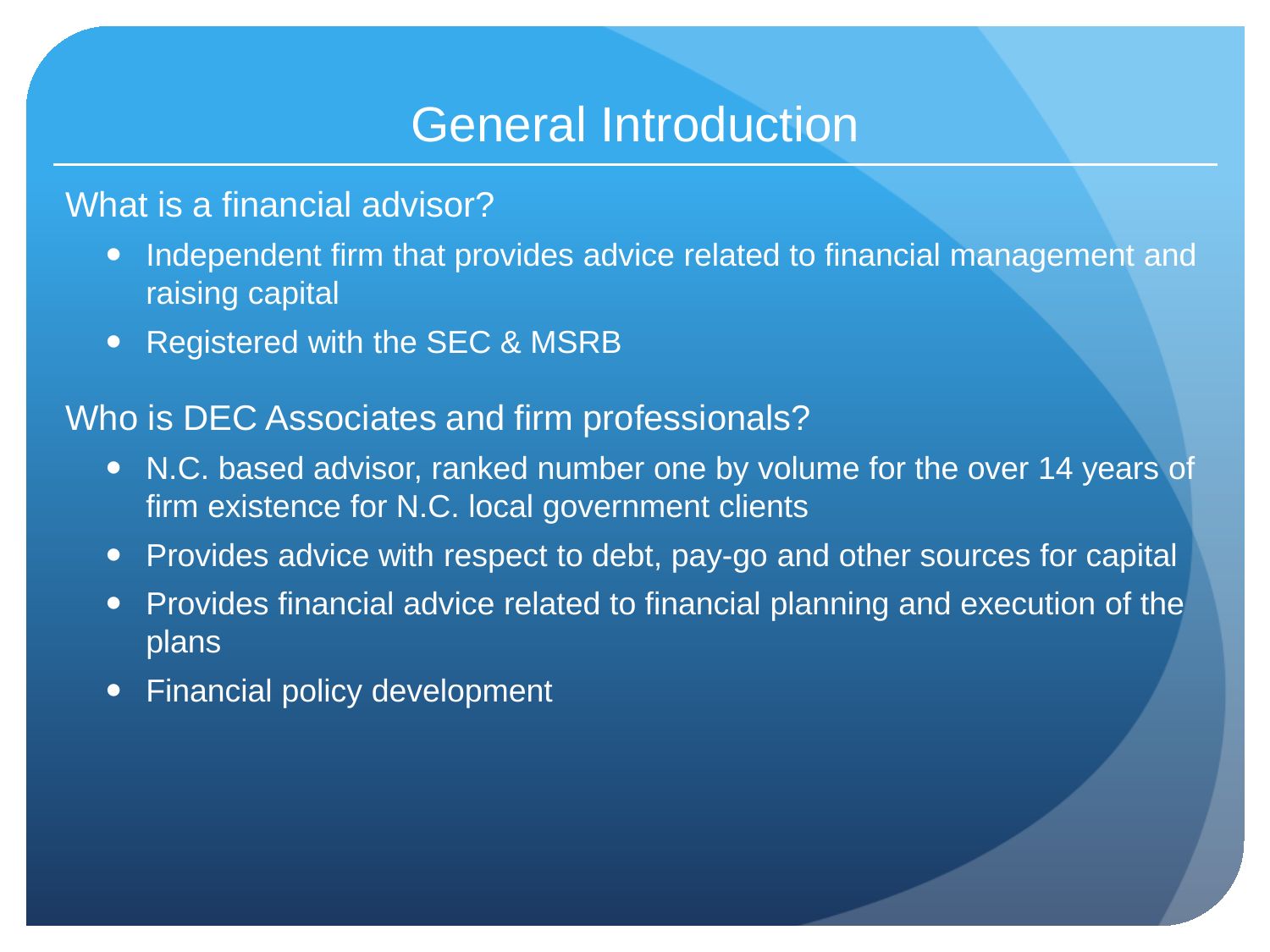# Shoreline Protection Financial Planning

## Importance of financial planning

- Provides a road map
- **Sets policies and achievement objectives**
- Measures achievement
- Provides for annual review and can change as needed
- Provides for greater financial alternatives
- Provides tool to match needs with priorities

#### Creation of town-wide financial policies

- Financial metrics fund balance levels, etc.
- Investment policies
- Debt policies
- Appropriate accounting mode for beach costs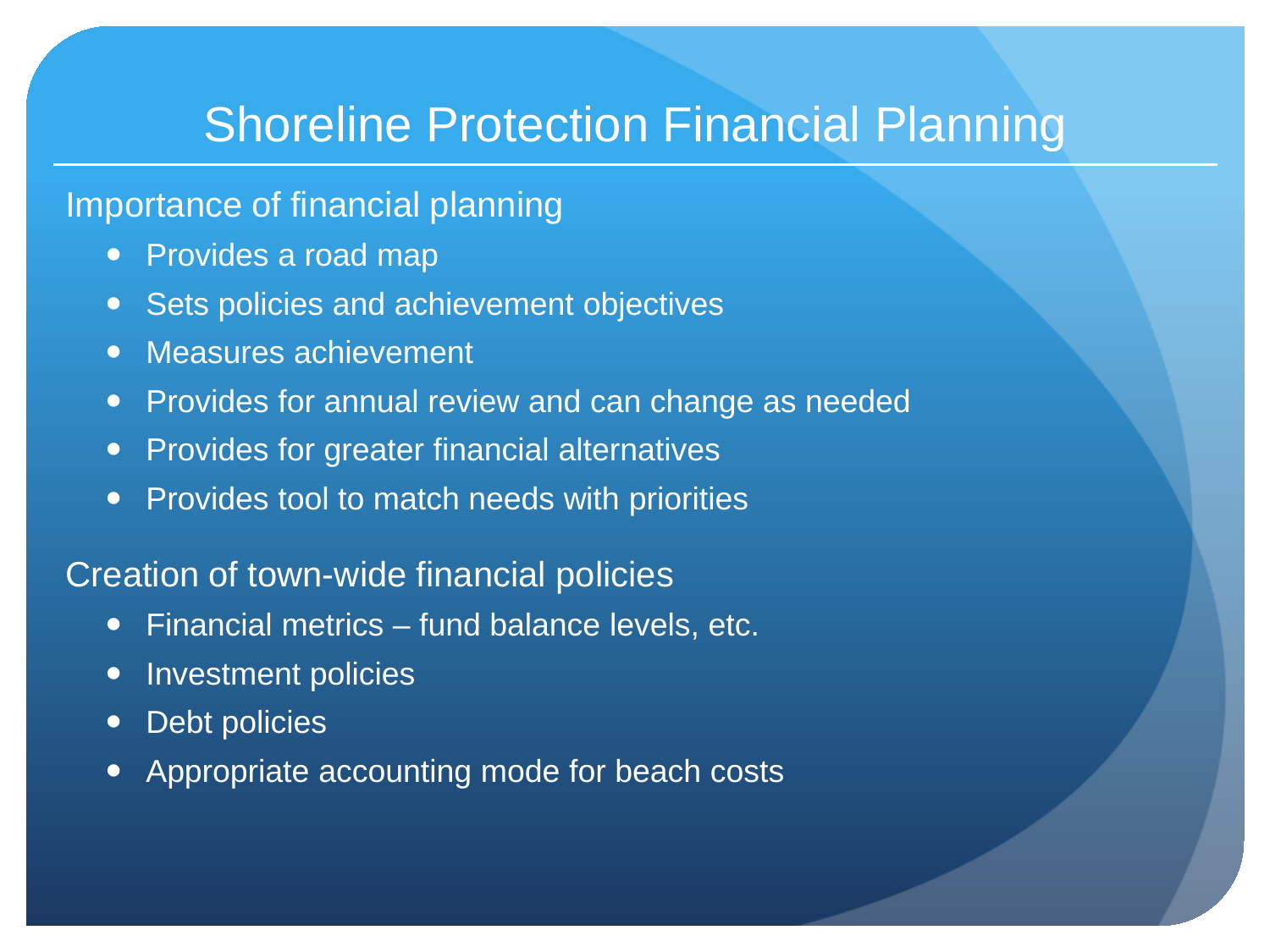# Shoreline Protection Financial Planning

Shoreline protection creates upfront capital investment and operating cost to meet beach objectives

- Borrowing of the initial beach nourishment cost is customary
- Potential for partnership with the County
- Debt service and operating cost for the beach likely would be best accounted for by a separate Beach Fund
- Planning will consume approximately two years potentially

Long term beach maintenance is a continuing cost and process into the future

- Continue to accumulate beach fund future maintenance cost
- Plan for future maintenance capital cost and methods to fund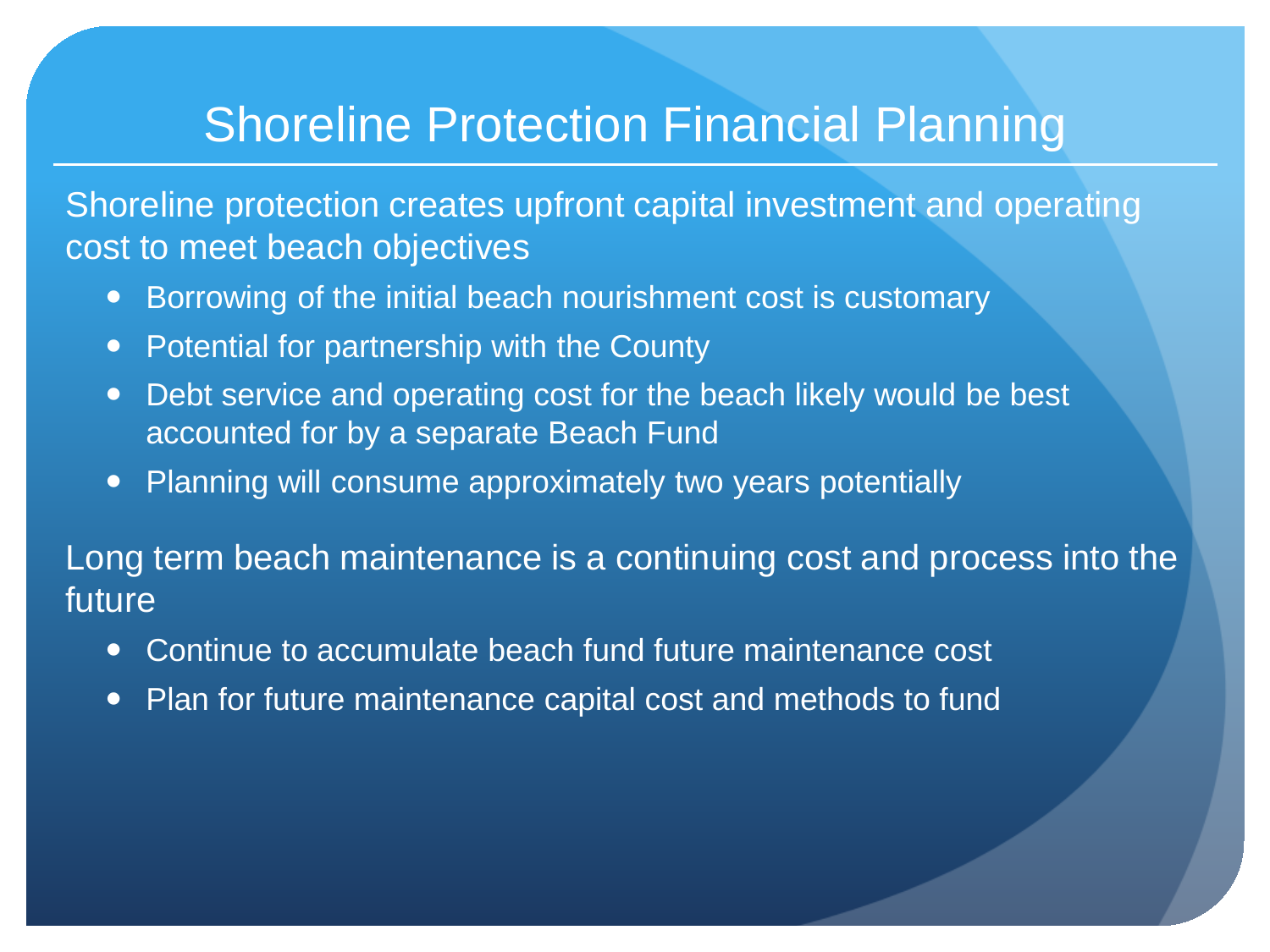# Financing Modes Available

## Pay-Go

#### Borrowed

- General Obligation Bonds
	- Voter referendum required
	- Authorization Lasts for 7 Years
	- Public hearing process to authorize vote
	- Pledges unlimited tax levy to pay debt service
- Installment Purchase Financing G.S. 160A-20
	- Voter Referendum not required
	- Requires public hearing
	- Requires pledge of real property for collateral
	- Requires increased time to due to real property pledge
	- Cost of property appraisals and other cost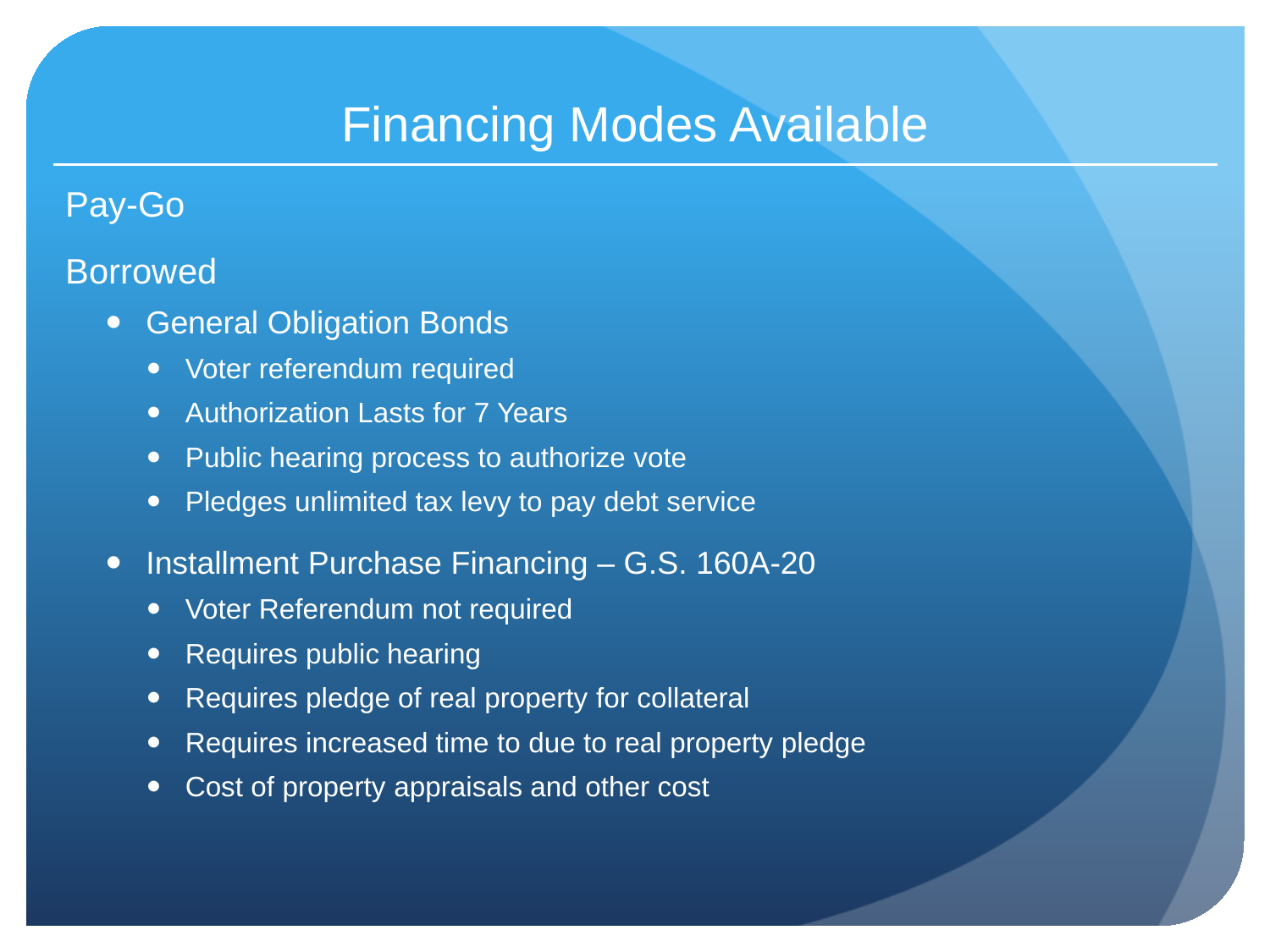# Financing Modes Available

## Borrowed (continued)

- Special Assessment Bonds G.S. 160A-220
	- Special Assessment would be petitioned by 66% of property to be assessed a voluntary process
	- Multiple public hearings
	- Able to be blended with another type of borrowing not likely singular method
	- Requires pledge of property assessment
- Special Obligation Bonds (SOBs) G.S. 159I-30 Generally preferred method
	- No voter referendum required
	- State law requires use of municipal service district (MSD)
	- MSD can be formed and levy (or not) a tax inside the district
	- Requires pledge of taxes and/or fees not levied by the town
	- May need partnership with the County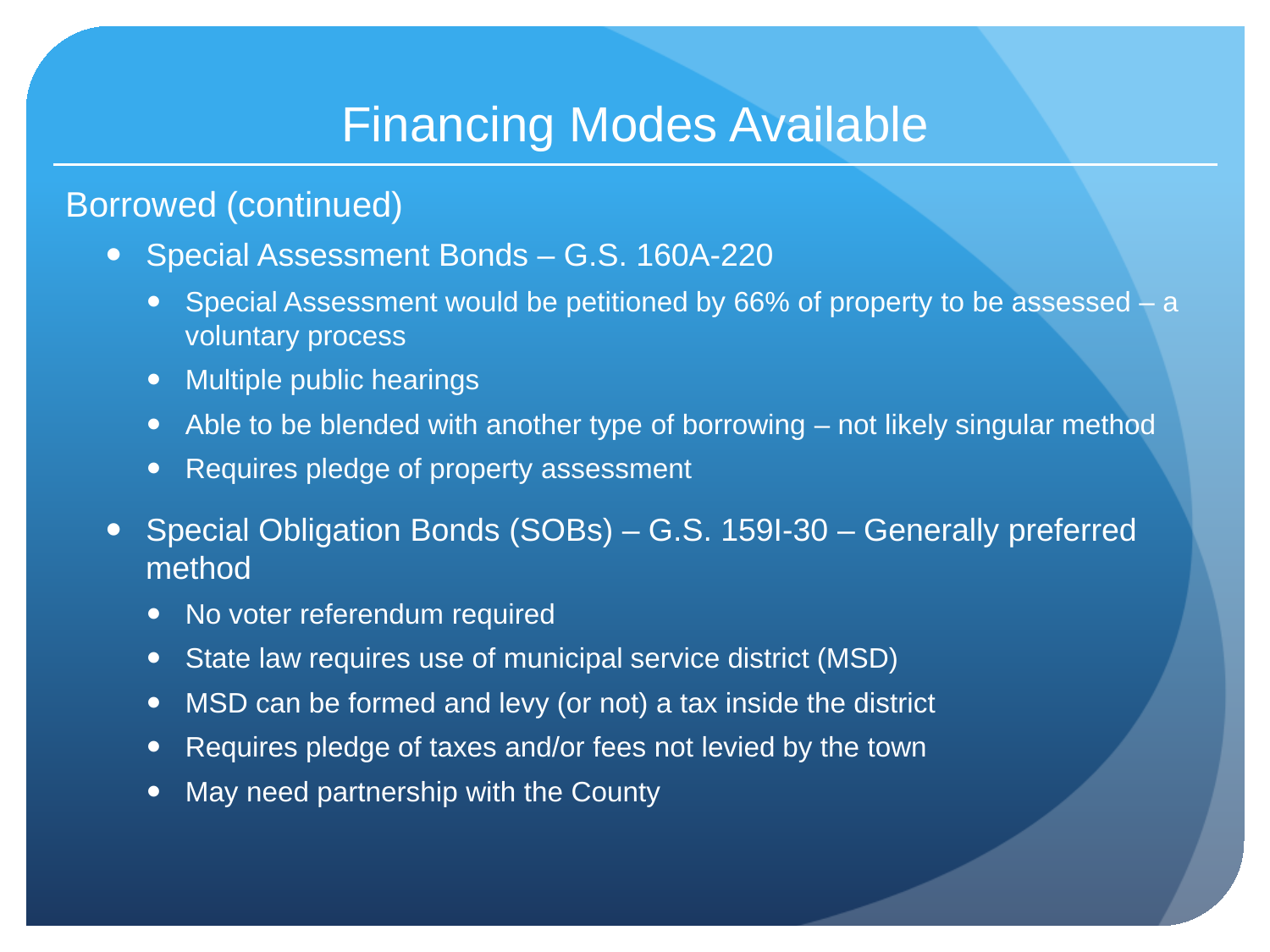# Financing Modes Available

### Unique N.C. elements of SOBs

- Selected revenues are identified as source of credit pledge
	- Can only pledge selected tax revenues that are not levied by the Town
	- Any other lawful source of non-tax revenue can be pledged  $-$  examples
	- Potential use of inter local agreements
- Revenues for Debt Repayment
	- Pledge of selected Town tax and other revenues and can remain in the General Fund budget as customary
	- Actual revenue sources for debt service could include portion of Occupancy Tax, Town wide property taxes, municipal service district taxes, others?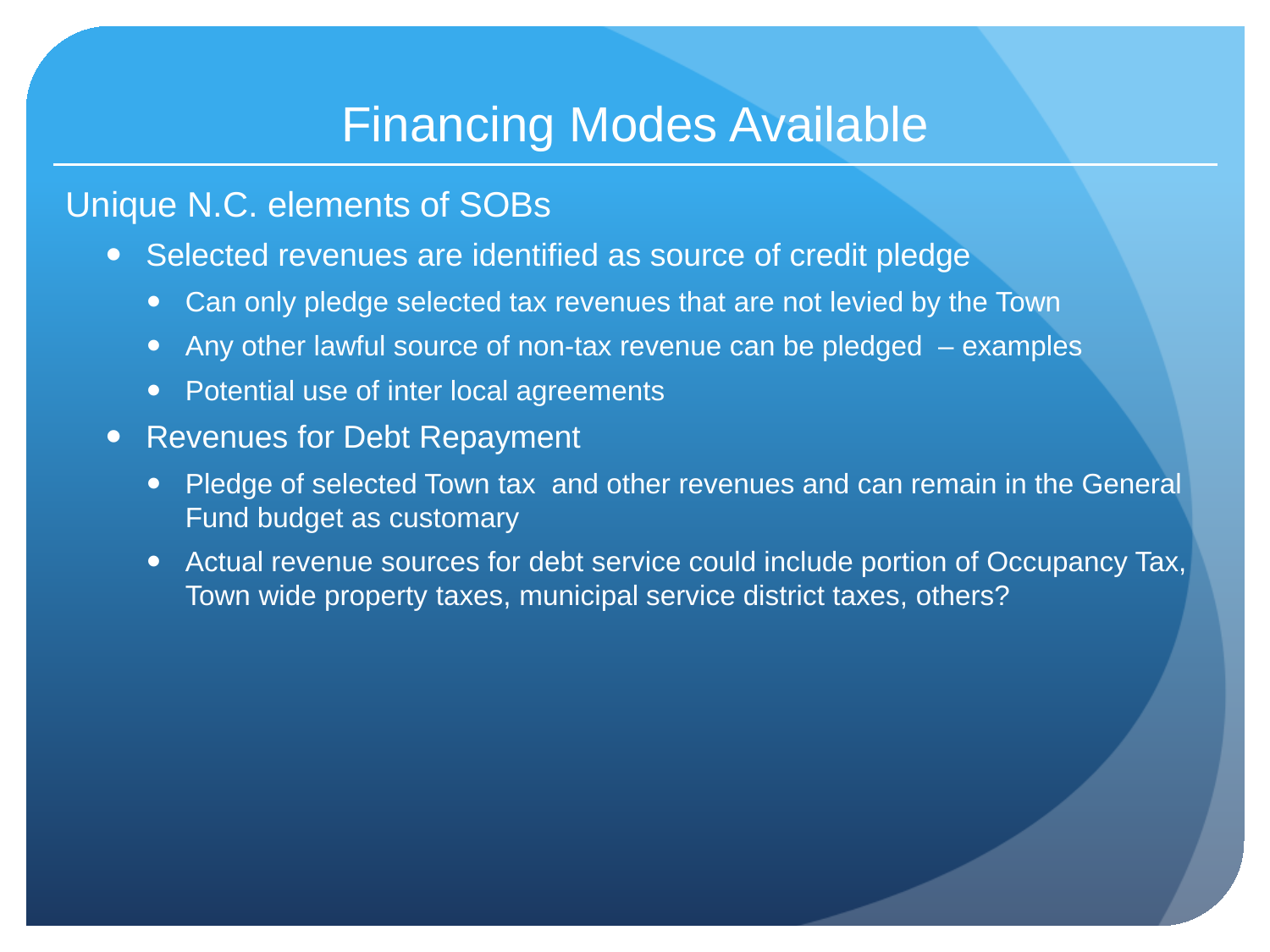## Services We Provide

- DEC Associates Inc would provide a full "Soup to Nuts" suite of services for the entire shoreline protection project timeline
	- Advise on structure, timing and raising of funds to create the revenue streams to fund the project
	- Creation of funding model projecting revenues and expenditures needed to fund the project and its continual maintenance
	- Creation of calendars through the planning and issuance phases to keep the project on timing
	- Advise on the financial structure and credit package needed to attract banks and favorable interest rates
	- Complete LGC support including presentations, data creation and application process
	- Work in concert with the County and other neighboring Towns to achieve lowest cost of project through timing or coupling of projects